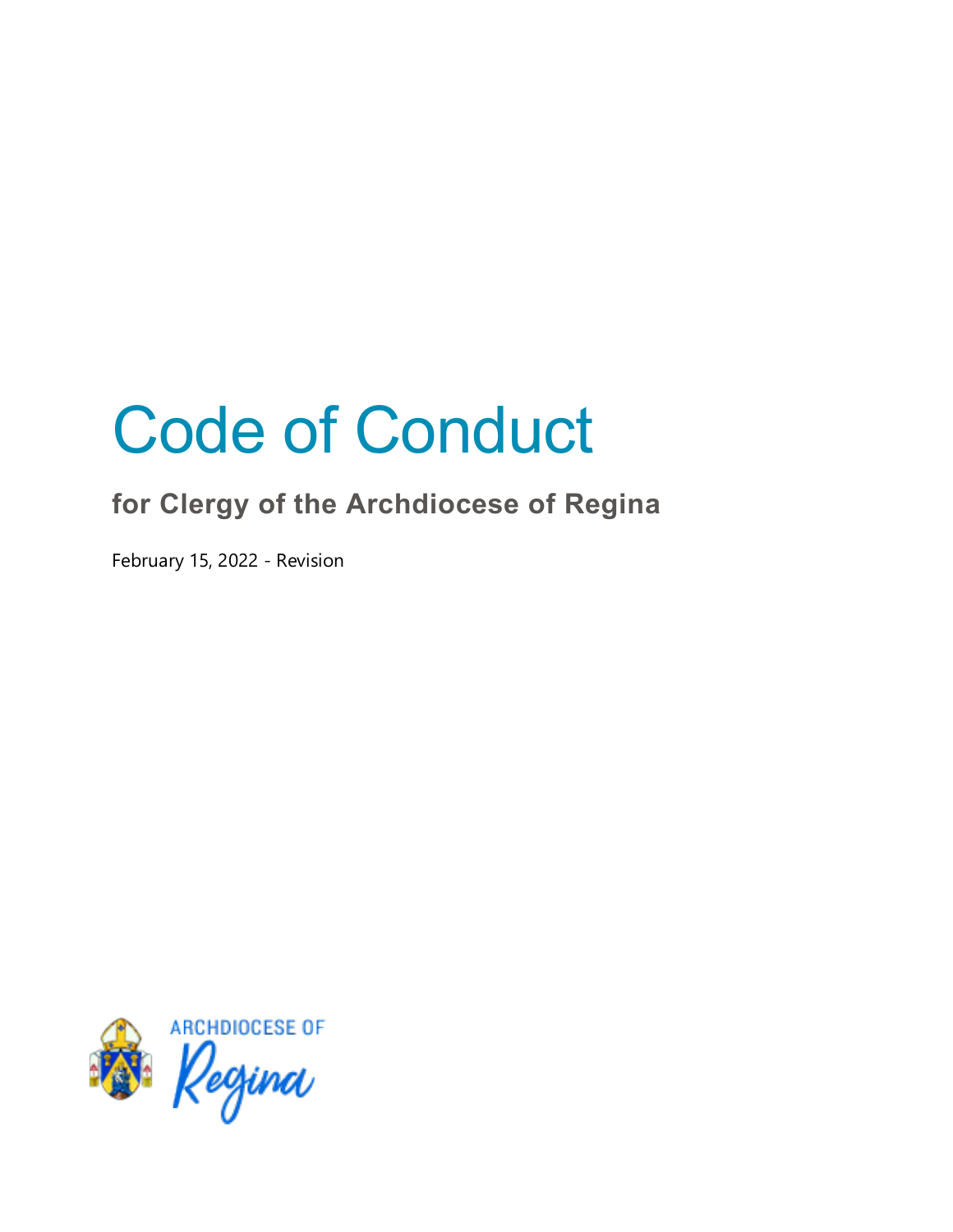## Code of Conduct

FOR CLERGY OF THE ARCHDIOCESE OF REGINA

| <b>Code of Conduct</b>              |                                                                |    |
|-------------------------------------|----------------------------------------------------------------|----|
| Introduction                        |                                                                |    |
| <b>Key Terms</b>                    |                                                                | 3  |
| <b>Ethical Standards for Clergy</b> |                                                                |    |
| 1.                                  | Professional and Personal Interaction                          | 5  |
| 2.                                  | <b>Conduct with Minors</b>                                     | 6  |
| 3.                                  | Conduct Related to Pastoral Care                               | 8  |
| 4.                                  | Confidentiality in Counselling and Pastoral Care Relationships | 8  |
| 5.                                  | Records and Information                                        | 9  |
| 6.                                  | Well-being of Clergy                                           | 10 |
| 7.                                  | Stewardship and Financial Issues                               | 10 |
| 8.                                  | Conflicts of Interest                                          | 11 |
| 9.                                  | <b>Reporting Misconduct</b>                                    | 11 |
|                                     | 10. Harassment and Violence                                    | 11 |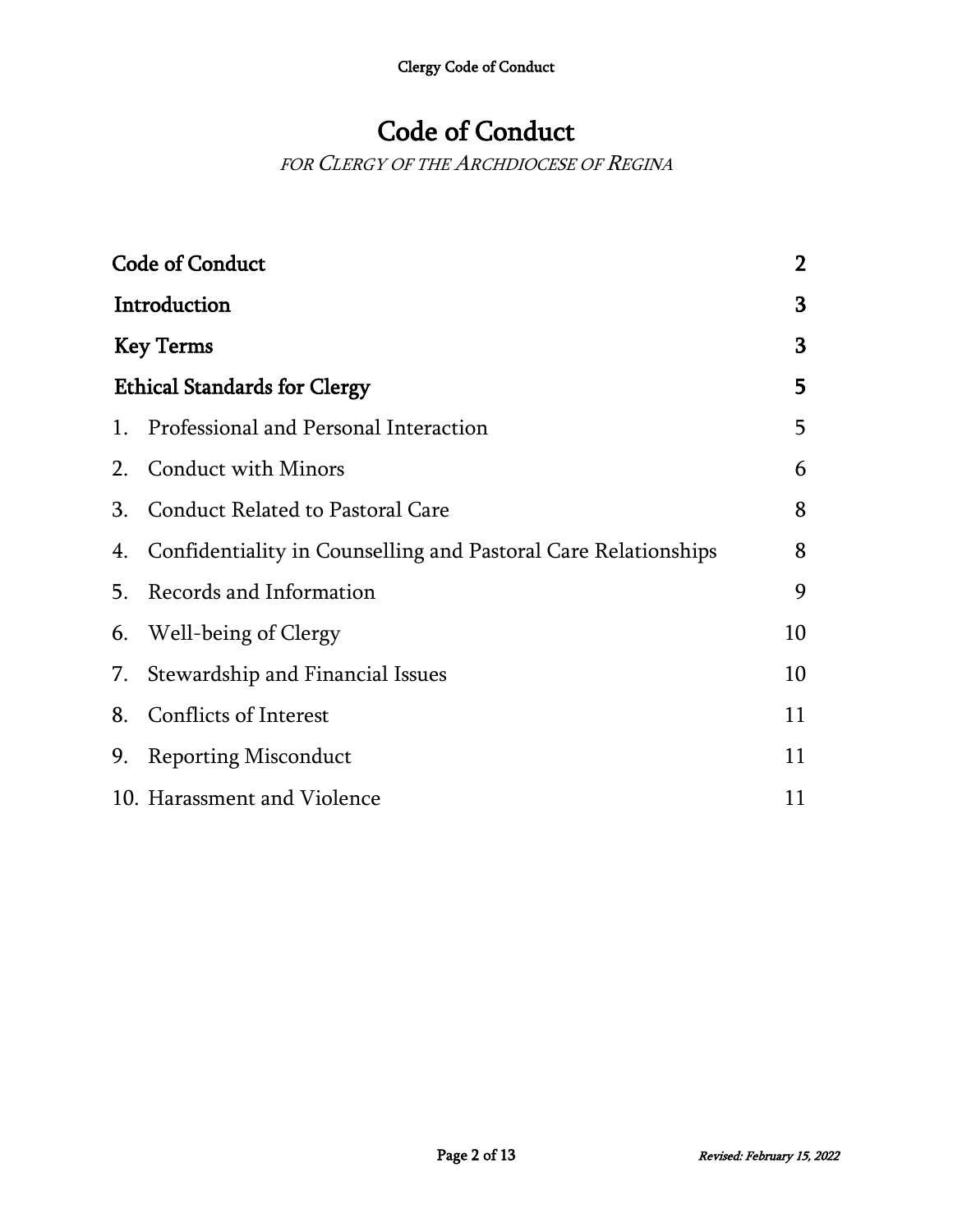#### **INTRODUCTION**

The Church in Canada has committed herself to a spiritual transformation "in which the Church's practices grow in authentic witness to the Gospel and the mission conferred upon it by Christ himself" [*Protecting Minors*, p. 63]. In the wake of the clergy sexual abuse crisis, the Church is being challenged to be more transparent and accountable in those practices. One of the ways in which we do that here in the Archdiocese of Regina is through developing better guidelines, including a revised code of conduct, which are clear, comprehensive and accessible [cf. Protecting Minors, p. 64]. This should be seen in the context of a previous code of conduct to which clergy of this Archdiocese were bound, of recommendations of victims, and recently, in the context of the call from the Canadian Conference of Catholic Bishops "to implement/update a diocesan safeguarding policy conforming to the highest standards of responsible ministry, including instruction on appropriate boundaries in pastoral relationships (e.g., through a code of conduct)" [Protecting Minors, p. 36].

This Code of Conduct forthe clergy of the Archdiocese is intended to provide clearer directives regarding conduct in ministry. Along with the archdiocesan policies on clergy sexual abuse and serious pastoral misconduct, it contributes to our understanding of appropriate boundaries in professional relationships. To the extent that it deals more specifically with boundaries of conduct pertaining to interaction with minors and vulnerable adults, it is not merely a restatement of the rules regarding priestly conduct as found in the 1983 Code of Canon Law [*Canons* #275-289] or the previous code of conduct. It speaks to ten particular areas of ministry in which discretion and sensitivity are of the utmost importance.

This Code of Conduct contains, at its outset, a list of key terms that will be helpful in discerning who or what may be involved in specific situations.

In imitating our servant-leader, Jesus Christ, we clergy commit ourselves to practices that meet the needs of God's people and employ the highest respect for the dignity of all individuals, especially those most vulnerable members of our community.

| <b>KEY TERMS</b>    |                                                                                                                                 |
|---------------------|---------------------------------------------------------------------------------------------------------------------------------|
| Archbishop          | means the Roman Catholic Archbishop of Regina.                                                                                  |
| Archdiocese         | means the Roman Catholic Archdiocese of Regina.                                                                                 |
| Clergy (or clerics) | are bishops, priests, deacons and (for the purposes of this code)<br>seminarians.                                               |
|                     | Terms used with clergy:                                                                                                         |
|                     | <i>Incardinated</i> is a church legal term which describes clergy who are<br>directly under the jurisdiction of the Archbishop. |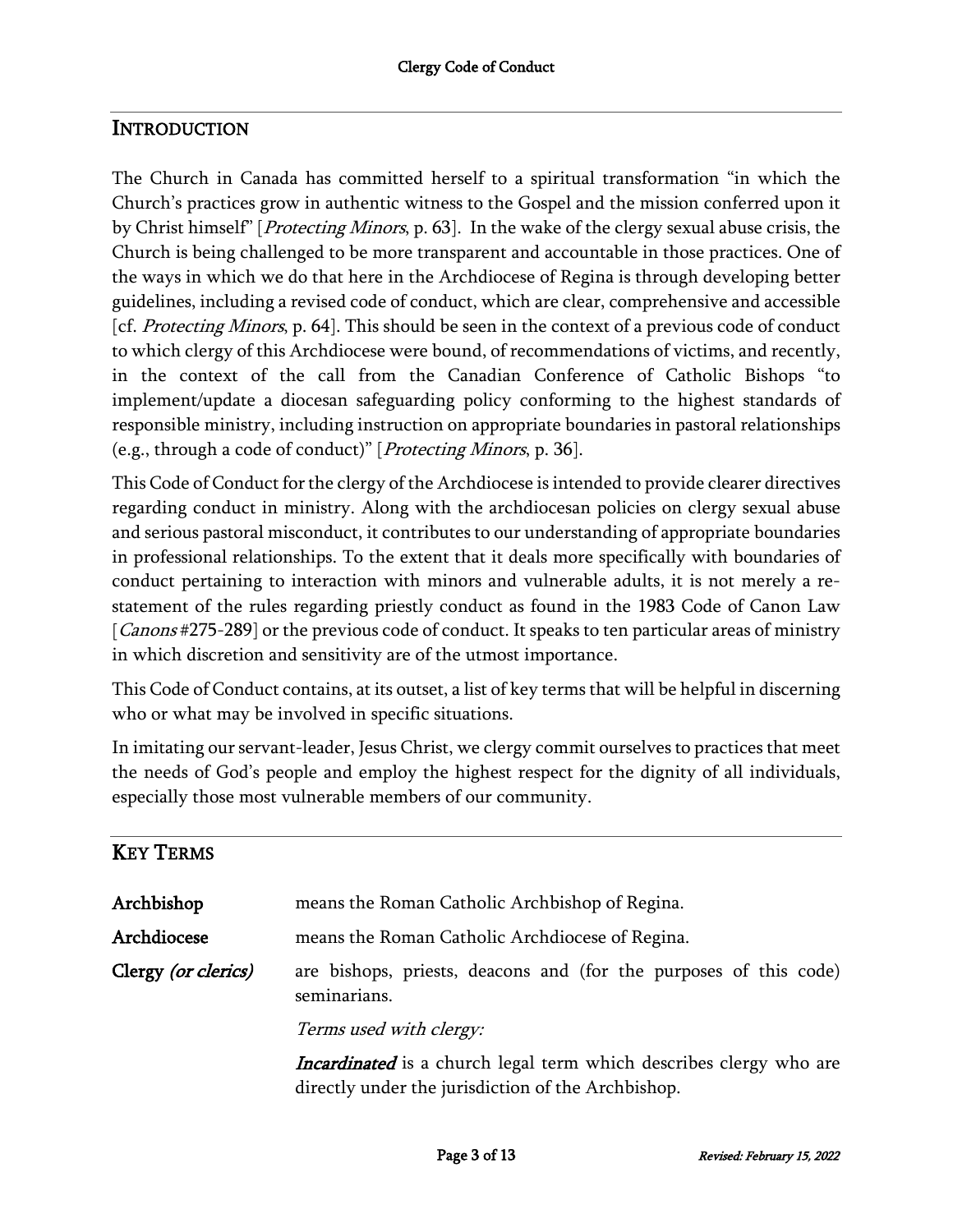**Non-Incardinated** refers to clergy who are incardinated into a diocese other than the Archdiocese but, if officially ministering in the Archdiocese, have faculties from the Archbishop. It should be noted that all clergy by church policy are incardinated into some diocese or are members of a religious order.

**Religious** are members of a religious order or congregation, and for the purposes of this policy, include members of secular institutes and associations of the faithful. Religious who are clergy need to be granted faculties in order to minister in the Archdiocese.

Seminarians serving pastorally in the Archdiocese are considered among the clergy within this policy.

- Clergy Sexual Abuse means any act or attempted act by a member of the clergy of emotional, physical or verbal contact or approach of a sexual nature, or threats of the same, whether or not apparent damage arises from that conduct. This includes grooming, that is, engaging in conduct that is designed to select and prepare potential victims for abuse. Sexual abuse also includes possession of pornographic materials depicting minors.
- Deacon refers to an ordained man who has a specific ministry of service in the church:

A permanent deacon normally has no intention or desire to become a priest. Serving under the direction of the Archbishop, he can be single or married; however, he cannot marry once ordained or remarry once widowed.

A transitional deacon will normally be ordained a priest after a period of time; he makes a promise to remain celibate.

- Grooming Grooming means engaging in conduct that is designed to select and prepare potential victims for sexual abuse. It is by its nature seductive behaviour, whether intentional or not. Grooming includes a wide variety of behaviours, such as spending large amounts of time with a particular person, affording special privileges or providing gifts, trips and other expressions of special attention. This privileged status of the young person or vulnerable adult makes them feel obligated to comply with the abuse.
- Harassment means any unwelcome conduct and/or discrimination based on one's race, religion, sex, age or disability that interfere(s) with an individual's performance of his or her duties, or creates a hostile, offensive, or intimidating work environment.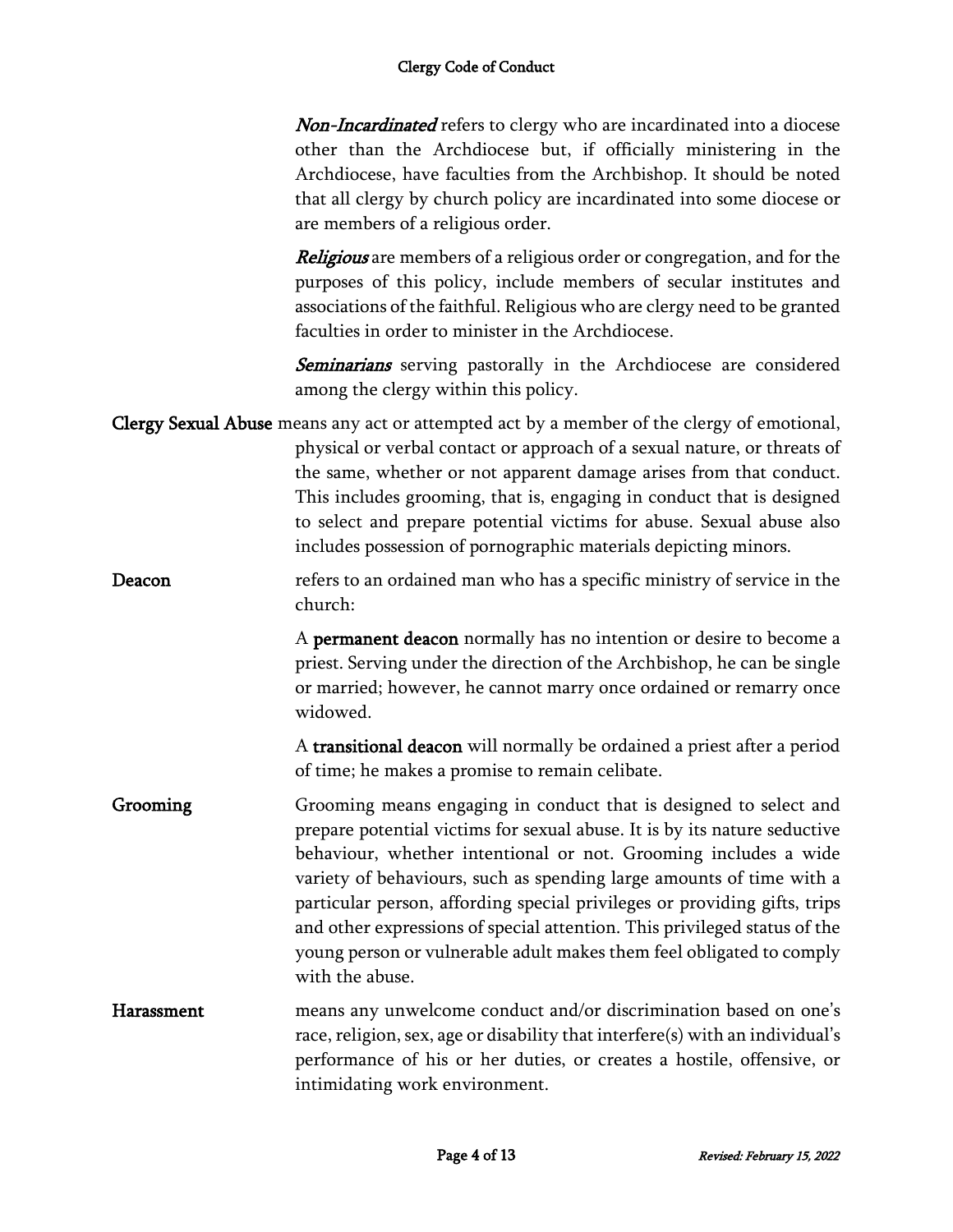| Minor            | means anyone who has not reached the age of 18, or who is considered<br>by law to be the equivalent of a minor (Vos Estis Lux Mundi, Art. 1<br>$§2a)$ .                                                                                                                                                                                                                                                                                       |
|------------------|-----------------------------------------------------------------------------------------------------------------------------------------------------------------------------------------------------------------------------------------------------------------------------------------------------------------------------------------------------------------------------------------------------------------------------------------------|
| Ordinary         | refers to the bishop of the diocese to which the cleric is incardinated,<br>or to a major superior for religious.                                                                                                                                                                                                                                                                                                                             |
| Parish           | means a parish within the territory of the Archdiocese that is<br>Archdiocese-recognized as Catholic.                                                                                                                                                                                                                                                                                                                                         |
|                  | Professional relationships for clergy are characterized by maintaining appropriate boundaries<br>within ministerial relationships, acutely aware of church and public<br>expectations. Clergy are expected to represent not only the<br>institutional church and clerical ministry but to spiritually represent<br>and lead others to God.                                                                                                    |
|                  | Public communications are communications offered in a public forum or disseminated to a<br>general audience, and also include communications whose potential<br>for broad dissemination is reasonably foreseeable (e.g., homily, public<br>speech, bulletin article, op-ed submission to media, social media post,<br>or blog).                                                                                                               |
| Safe-Environment | refers to our responsibility and commitment to provide an<br>environment which is safe and nurturing to those who participate in<br>activities within the Archdiocese. As a faith community, we have a<br>particular moral and legal responsibility, and are entrusted by God<br>with the spiritual, emotional and physical well-being of minors and<br>vulnerable adults, and caring for those who have been abused in any<br>way by clergy. |
| Unprofessional   | means below or contrary to the standards expected for clergy.                                                                                                                                                                                                                                                                                                                                                                                 |
| Vulnerable Adult | means any person in a state of infirmity, physical or mental deficiency,<br>or deprivation of personal liberty which, in fact, even occasionally,<br>limits their ability to understand or to want to otherwise resist the<br>offence (Vos Estis Lux Mundi, Art. 1 §2a).                                                                                                                                                                      |

#### ETHICAL STANDARDS FOR CLERGY

#### 1. Professional and Personal Interaction

1.1. Clergy carry moral and spiritual authority, as well as professional power. So, it is always their responsibility to maintain appropriate boundaries in professional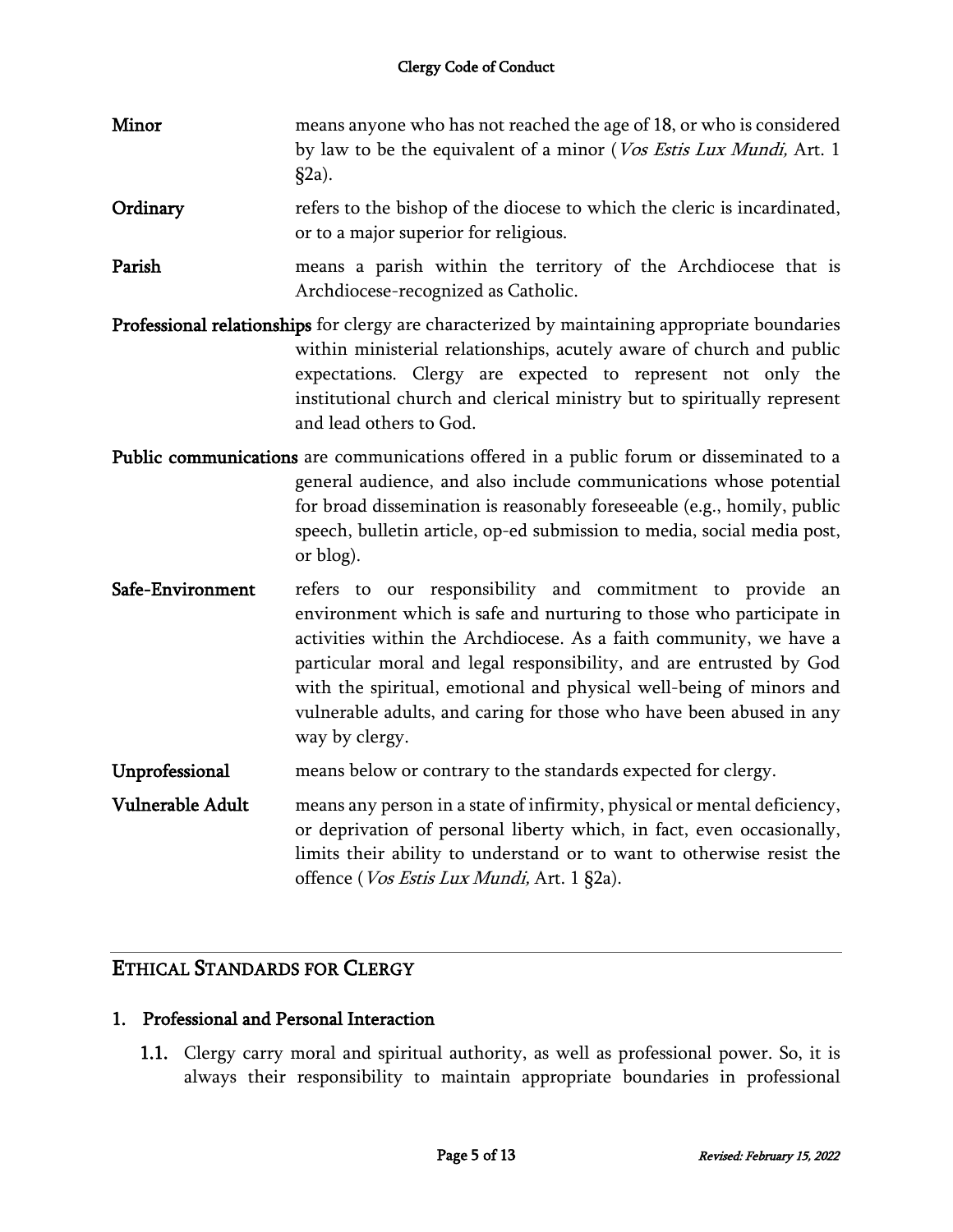relationships and not use the power inherent in their position to exercise unreasonable or inappropriate authority over others.

- 1.2. Clergy shall relate to others respectfully and professionally and shall work collaboratively and cooperatively with others.
- 1.3. Clergy must not engage in physical, psychological, spiritual or sexual harassment of any person, and must not tolerate such harassment by others serving the Church.
- 1.4. Clergy, with the support and assistance of the Archdiocese, shall commit themselves to ensuring that those who state that they have been harmed, especially by clergy abuse and misconduct, are to be treated with dignity and respect, and, in particular, are to be welcomed, listened to and supported, including being advised of specific services provided by the archdiocese. The good name and the privacy of the persons involved, as well as the confidentiality of their personal data, shall be protected (from Vos estis lux mundi, Article 5).
- 1.5. Clergy are called to integrity according to their life vocation and to exhibit this through their conduct.
	- 1.5.1. Clergy must not exploit another person for any purpose.
	- 1.5.2. Clergy are prohibited by law from showing pornographic material to minors and from illegally providing alcohol, tobacco or drugs to minors.
	- 1.5.3. Clergy must not take pornographic materials onto the property of the Archdiocese, a Parish or a School.
	- 1.5.4. More broadly, clergy must not access, view, acquire, possess, or distribute any pornographic images.
	- 1.5.5. Clergy must not illegally possess, use, or distribute alcohol, marijuana, or other drugs.
	- 1.5.6. In the course of ministry clergy must not be under the influence of illegal drugs, or under the excessive influence of alcohol or medications to the extent that this impairs stable functioning or sound judgment.
	- 1.5.7. Clergy will dress professionally and appropriately which can mean different apparel in various contexts.
- 1.6. While reasonable debate on matters of social issues is valued, clergy must conduct themselves in a manner consistent with Catholic teaching in all public communications.
- 1.7. Clergy must exercise discretion and confidentiality in handling sensitive information and may not disclose confidential information, in accordance with archdiocesan policy.
- 2. Conduct with Minors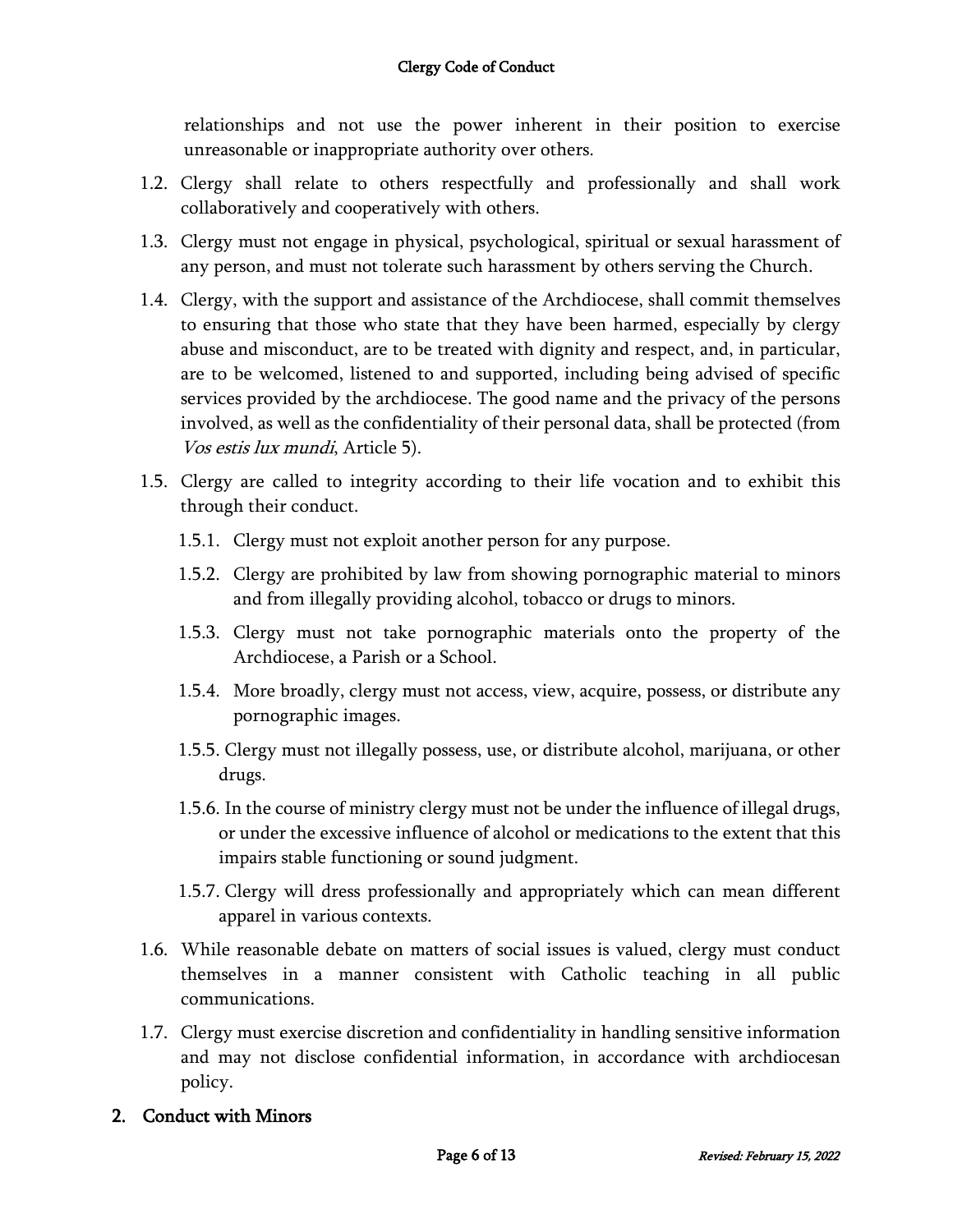- 2.1. Clergy must use prudent judgment and common sense when working with minors within the framework of this code of conduct and archdiocesan policies.
- 2.2. Clergy should be aware of their own vulnerability and the vulnerability of others when working with minors. Clergy should avoid any conduct that a reasonable person could misconstrue as improper. A team approach including input from parents should be used when working with minors, and appropriate supervision should be in place to promote safe-environment for all.
- **2.3.** Clergy should avoid being alone with any minor including related minors, except for sacramental confession, or in emergency situations and circumstances where the interaction is incidental and not extended. One-on-one meetings with an unrelated minor are best held in a public area; or if that is not appropriate or possible, in an area visible to others through a window or open door. Above all, clergy should use appropriate discretion in all such situations.
- **2.4.** Physical contact with a minor must be nonsexual and appropriate.
- 2.5. Clergy who minister to the home-bound and to vulnerable adults are to serve in the company of another adult, preferably a safe-environment trained adult whenever possible.
- 2.6. Clergy must not use alcohol (including wine outside the Eucharist), tobacco or marijuana when working with minors.
- 2.7. Clergy are prohibited from having an unrelated minor in a vehicle unless supervised. Therefore, clergy must not travel in a vehicle with an unrelated minor or vulnerable adult without another safe-environment trained adult present, except in documented emergencies.
- 2.8. Clergy are to not share private overnight accommodations (bedroom, hotel room, tent, camper, bed, etc.) with any minor.
- 2.9. Communications by clergy with unrelated minors must be for professional reasons only. Clergy must maintain appropriate boundaries in all communications with a minor, including communications through the use of electronic devices or web-based media.
	- 2.9.1. Clergy should make certain that the parents or guardians of an unrelated minor are aware of the content of private electronic or print communications sent to or received from that unrelated minor. If it is a communication that a minor is in distress or being abused, then safe-environment procedures, including mandated reporting, should be followed.
	- 2.9.2. Some clergy have been issued school, parish, or archdiocesan computers or other communication devices and they can be monitored for proper usage.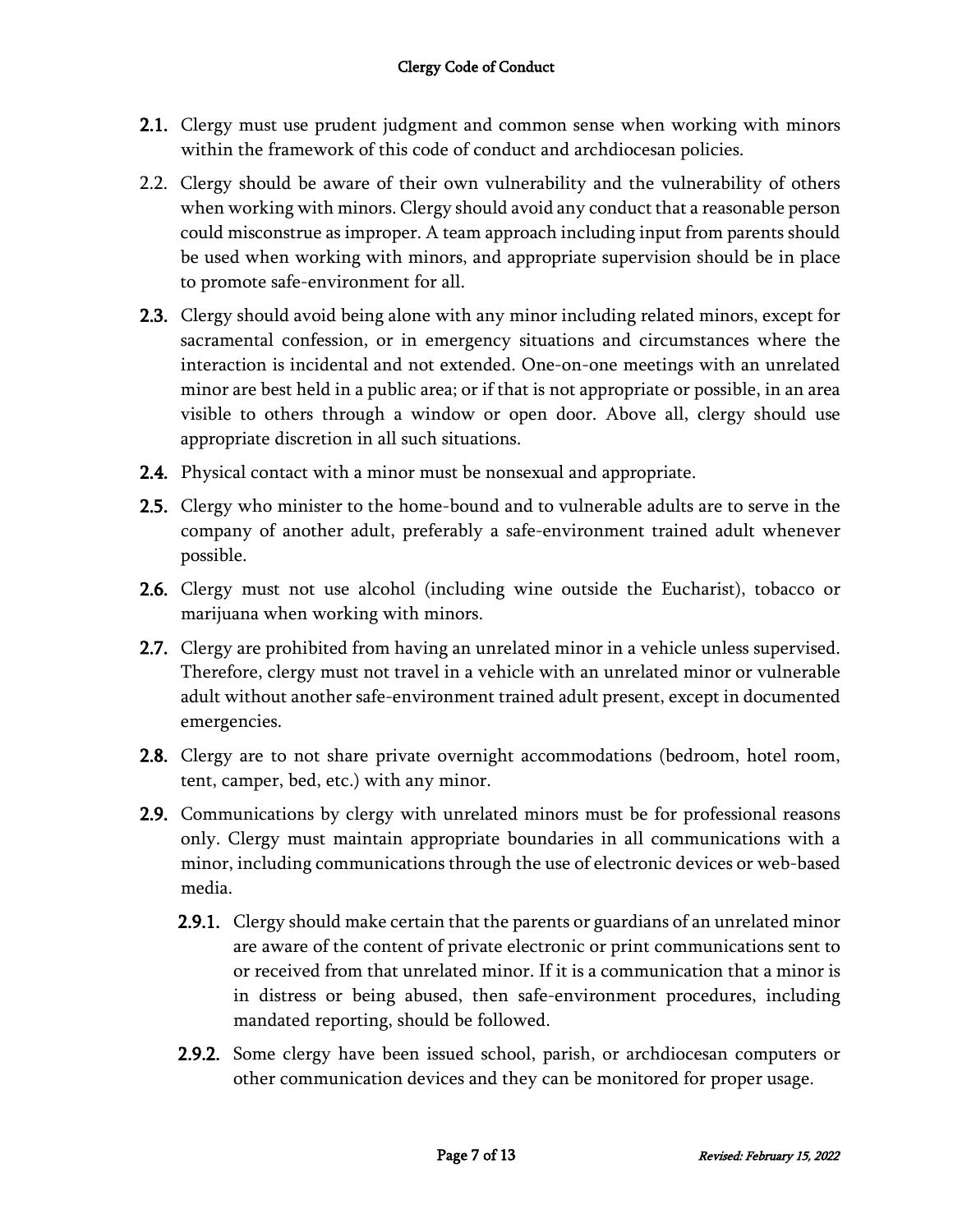- 2.9.3. Clergy will not use physical force or use profane, demeaning, or abusive language in interactions with a minor.
- 2.9.4. Clergy should not accept expensive or excessive gifts from an unrelated minor, or give expensive, individual or personal gifts to an unrelated minor without the permission of the parent or guardian.

#### 3. Conduct Related to Pastoral Care

- 3.1. When engaged in pastoral guidance or spiritual direction, clergy must take great care to respect the rights and advance the welfare of all involved.
- 3.2. Clergy are responsible for establishing and maintaining clear, appropriate boundaries in pastoral care relationships.
- 3.3. When pastoral care services are provided to two or more people who have a relationship with each other, clergy must:
	- **3.3.1.** Clarify the nature of the relationship(s);
	- 3.3.2. Identify potential conflicts of interest; and
	- **3.3.3.** Discuss how to eliminate or manage the conflicts.
- **3.4.** Pastoral care sessions must be held in appropriate settings and at appropriate times. Clergy must not hold these sessions at places or times that might confuse the other person as to the nature of the relationship with the cleric.
- 3.5. Physical contact during pastoral care or spiritual direction may be misconstrued. Any physical contact must be appropriate in nature and duration and generally restricted to sacramental ministry.
- 3.6. Should it be necessary, upon ending a pastoral care relationship, clergy should recommend appropriate arrangements for the continued care of person(s).

#### 4. Confidentiality in Counselling and Pastoral Care Relationships

- **4.1.** Counselling services provided by clergy must be within the scope of their expertise, training, or certification.
- **4.2.** Clergy must discuss the nature of confidentiality and its limitations with each person in these relationships.
- 4.3. Information obtained by clergy in the course of religious or spiritual advice, aid, or comfort is confidential and may be disclosed only in the following circumstances, as well as in those circumstances which require disclosure and/or reporting to authorities under The Child and Family Services Act, and any successor legislation:
	- 4.3.1. When legally required to do so consistent with civil or canon law or with the written, informed consent of the person being counselled or cared for;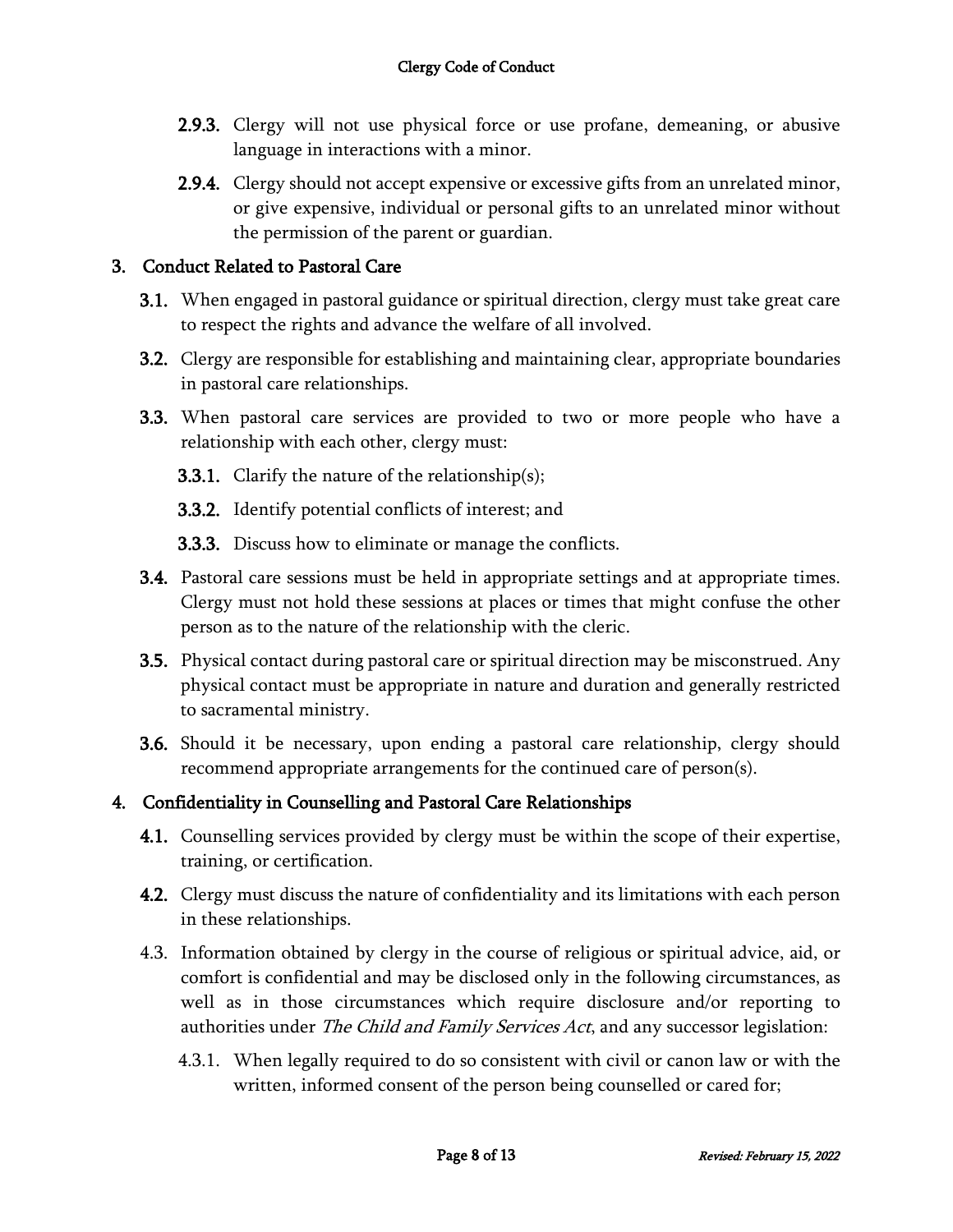- 4.3.2. When there is clear and imminent danger to the person or to others (in this situation clergy must act in good faith to disclose only the information necessary to protect the parties affected and to prevent harm; if prudent, clergy should inform the person being counselled about a possible disclosure before the disclosure is made);
- 4.3.3. When there is a serious threat to the health, safety, or welfare of a minor and disclosure of confidential information to a parent, legal guardian, or civil authorities is essential to the minor s health, safety, or welfare (in this situation, clergy should attempt to obtain informed consent from the minor before disclosure, and must act in good faith to disclose only the information necessary to address the health, safety or welfare threat);
- 4.3.4. When consultation with another professional would be beneficial to the person being counselled (in this situation, clergy should consider attempting to obtain written informed consent from the person being counselled before disclosure, must act in good faith to disclose only the information necessary to receive assistance, and must obtain assurance from the other professional that he/she agrees to be bound by our standards of confidentiality).
- 4.4. Clergy should keep only minimal records of contents of sessions pertaining to counselling services or pastoral care and must safeguard the confidentiality of any notes, files, or electronic records. Counselling or spiritual direction sessions must not be video or audio recorded without the prior informed, written consent of all parties involved.
- 4.5. Knowledge that arises from pastoral care interactions may be not used publicly, and in all cases only when effective measures have been taken to safeguard individual identity and confidentiality.
- 4.6. Information received during the sacrament of confession may never be recorded or disclosed (see 1983 Code of Canon Law, canon 983).

#### 5. Records and Information

- 5.1. All archdiocesan or parish records are generally the property of the respective entity, and not the property of an individual cleric.
	- 5.1.1. Records include all recorded information, documents, letters, maps, books, photographs, film, sound recordings, tapes, records generated in an electronic format, emails and any other documentary material regardless of media format.
- 5.2. No records shall be removed, destroyed, stored, or transferred into another media format, or otherwise disposed of, except in compliance with archdiocesan or parish policies.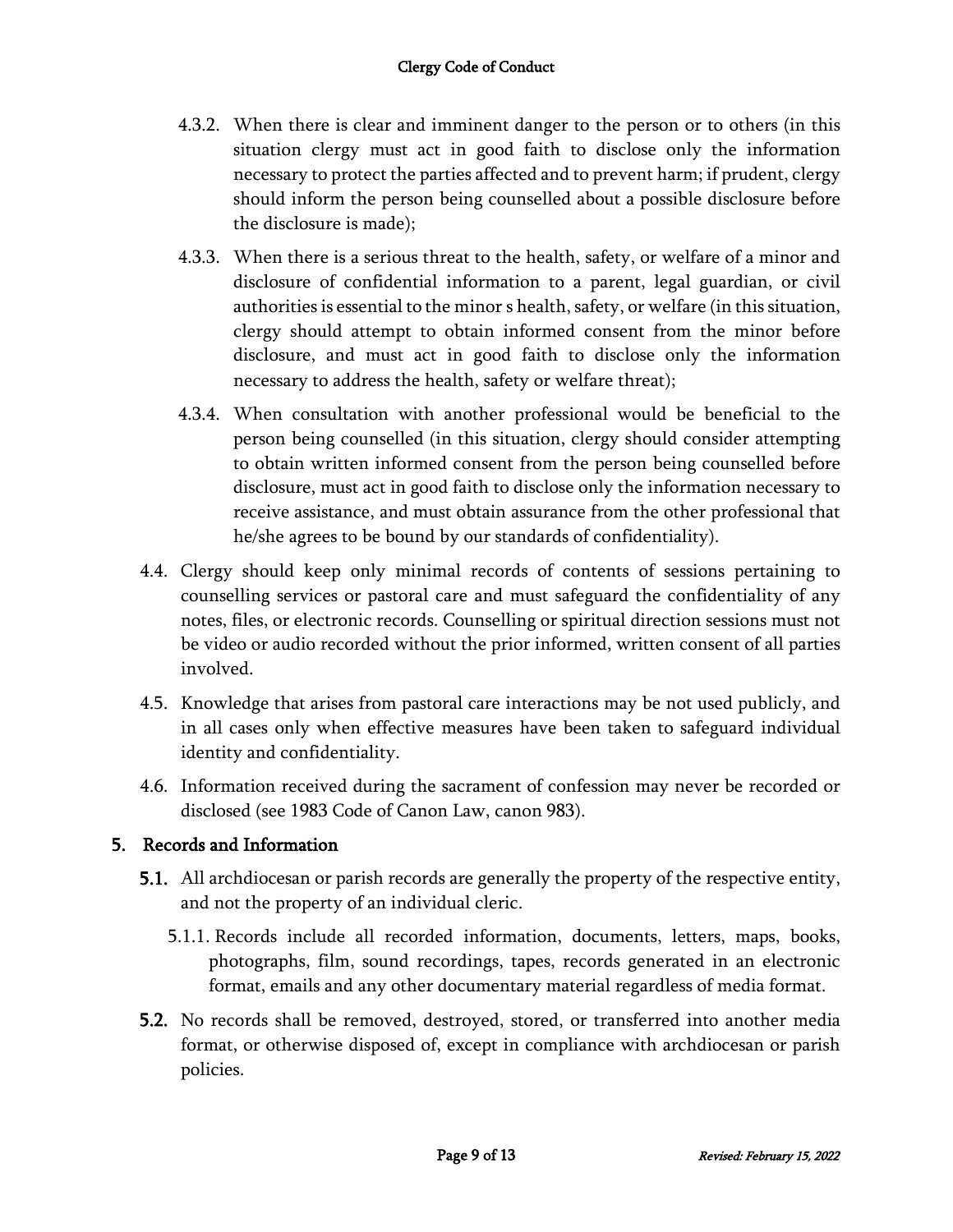- **5.3.** Confidential records will be kept separate from public records for privacy purposes. Confidential records include sacramental records, clergy files, personnel files, records of individual financial contributions to the Archdiocese or parish, and other financial records of the Archdiocese or parish which have not been officially released to the public.
- **5.4.** When compiling and publishing statistical information from records, great care must be taken to preserve the anonymity of individuals.
- 5.5. Clergy who have been issued an archdiocesan or parish email account are advised to use such an account for their pastoral activities and professional communications, and generally restrict personal communications to personal email accounts.

#### 6. Well-being of Clergy

- 6.1. Clergy must address their spiritual needs.
- 6.2. Clergy should be aware of warning signs that indicate potential problems with their own spiritual, physical and/or mental health.
- 6.3. Clergy should seek help immediately whenever they notice warning signs in their professional and/or personal health.
- 6.4. Clergy should take adequate time during their annual leave to rest and restore their strength and energy for effective ministry.
- 6.5. Clergy are encouraged to socialize with one another through support groups and deanery groups of priests.
- 6.6. Clergy should attend clergy retreat, study days and other important archdiocesan gatherings.
- 6.7. Support from a spiritual director is highly recommended.

#### 7. Stewardship and Financial Issues

- 7.1. Clergy must exercise responsible stewardship of all financial and material resources.
- 7.2. Financial solicitation for purposes other than parish or archdiocesan sanctioned initiatives, including financial solicitation for personal use and personal projects, must be approved in advance by the archbishop.
- 7.3. Clergy must not knowingly and without having received prior approval from the archbishop, be a recipient of any last will bequests of anyone within the archdiocese. An exception applies in the case of receiving bequests from immediate family members.
- 7.4. Clergy must not act as executors for members of a current or past parish.
- 7.5. Clergy must not contract a personal loan or loans from parishioners for personal needs or projects.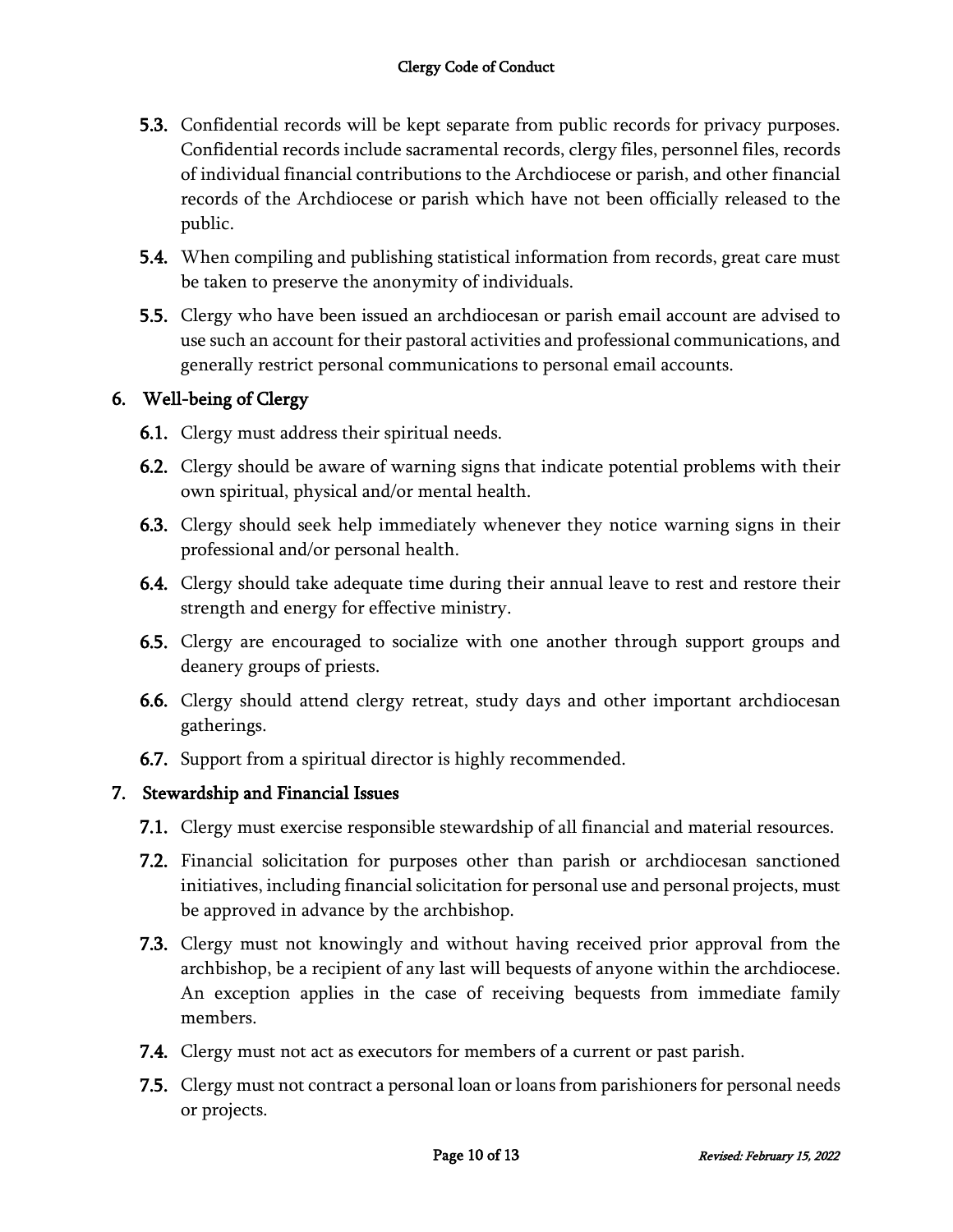7.6. Clergy must follow archdiocesan policies regarding parish collections.

#### 8. Conflicts of Interest

- 8.1. Clergy must avoid actions that may reasonably be perceived as exploiting their position with the church to further their personal, religious, political, or business interests. Clergy should avoid situations that present conflicts of interest. Even the appearance of a conflict of interest can call integrity and professional conduct into question and should be avoided.
- 8.2. A conflict of interest may exist when a cleric has an ownership interest in, an investment interest in, or a compensation arrangement with, an entity or individual who engages in regular or substantial business with the archdiocese, relevant parish or relevant catholic school. Such potential conflicts of interests or similar arrangements should be discussed beforehand with the archbishop and relevant archdiocesan official.
- **8.3.** Clergy must not receive dual compensation for work within the scope of their assignment or employment (e.g., a priest who received a salary as pastor may not also receive a salary for other pastoral activities).
- **8.4.** Clergy should avoid accepting from any parishioner gifts of excessive material value that may bring about a conflict of interest.

#### 9. Reporting Misconduct

- **9.1.** Clergy who have reason to believe that a minor is being abused or has been abused (such abuse would include the possession and distribution of child pornography), or that a child is in need of protection under *The Child and Family Act* or any successor legislation, must by law report this immediately to the competent authorities.
	- **9.1.1.** Clergy are also obliged by church law to report promptly such a fact to the ordinary or the ordinary where the events are said to have occurred (Vos Estis Lux Mundi, Art.  $3 \xi$ 1).
	- 9.1.2. Making such a report shall not constitute a violation of confidentiality by the cleric.
	- 9.1.3. A cleric who makes such a report to church authorities can never be required to keep silent with regard to the contents of his report or be retaliated against for making the report (*Vos Estis Lux Mundi*, Art.  $4 \, \text{\$3}.$ ).
- 9.2. Clergy must adhere to high ethical standards and report illegal, unethical or unprofessional behaviour to the archbishop or appropriate archdiocesan official.

#### 10. Harassment and Violence

10.1. Clergy must not engage in physical, psychological, spiritual, written or verbal harassment, or violence towards staff, volunteers or parishioners, and must not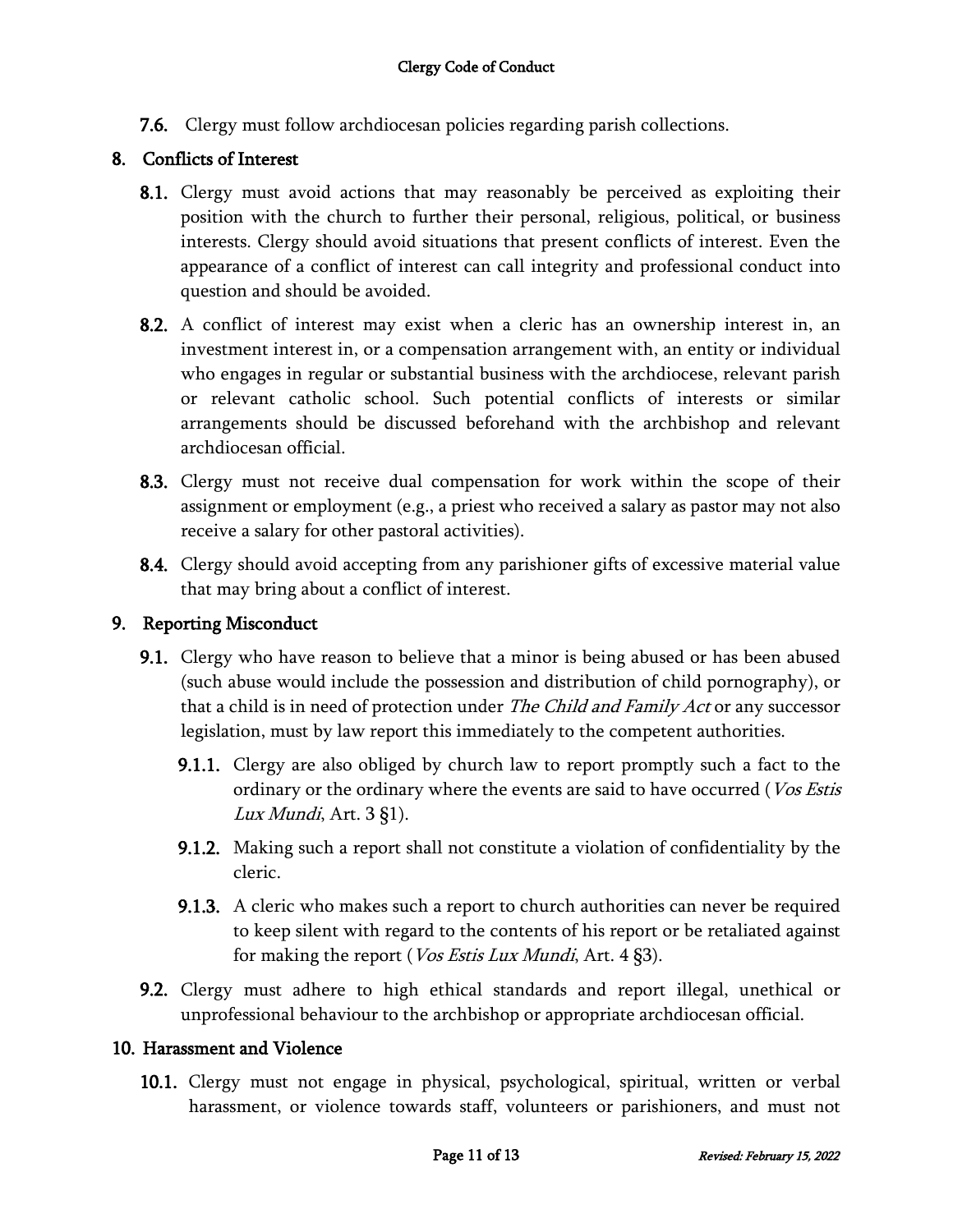tolerate such actions by other church staff or volunteers. Clergy must provide a professional, respectful and safe-environment.

- 10.2. Harassment can take place based on a variety of factors including race, creed, religion, family status, colour, sex, sexual orientation, marital status, disability, physical size, weight or nationality.
- 10.3. Psychological harassment includes bullying or abuse of authority which creates a risk to the health of another person or adversely affects the other person's psychological or physical well-being. Clergy must be attentive to and help avoid this from happening.
- 10.4. Allegations of harassment are taken seriously and must be reported immediately to the archbishop or the appropriate archdiocesan official.
- 10.5. In the event the abuse is directed towards the priest, the incident must be reported to either the director of personnel or to the archbishop. Archdiocesan procedures will be followed to protect the rights of all those involved.